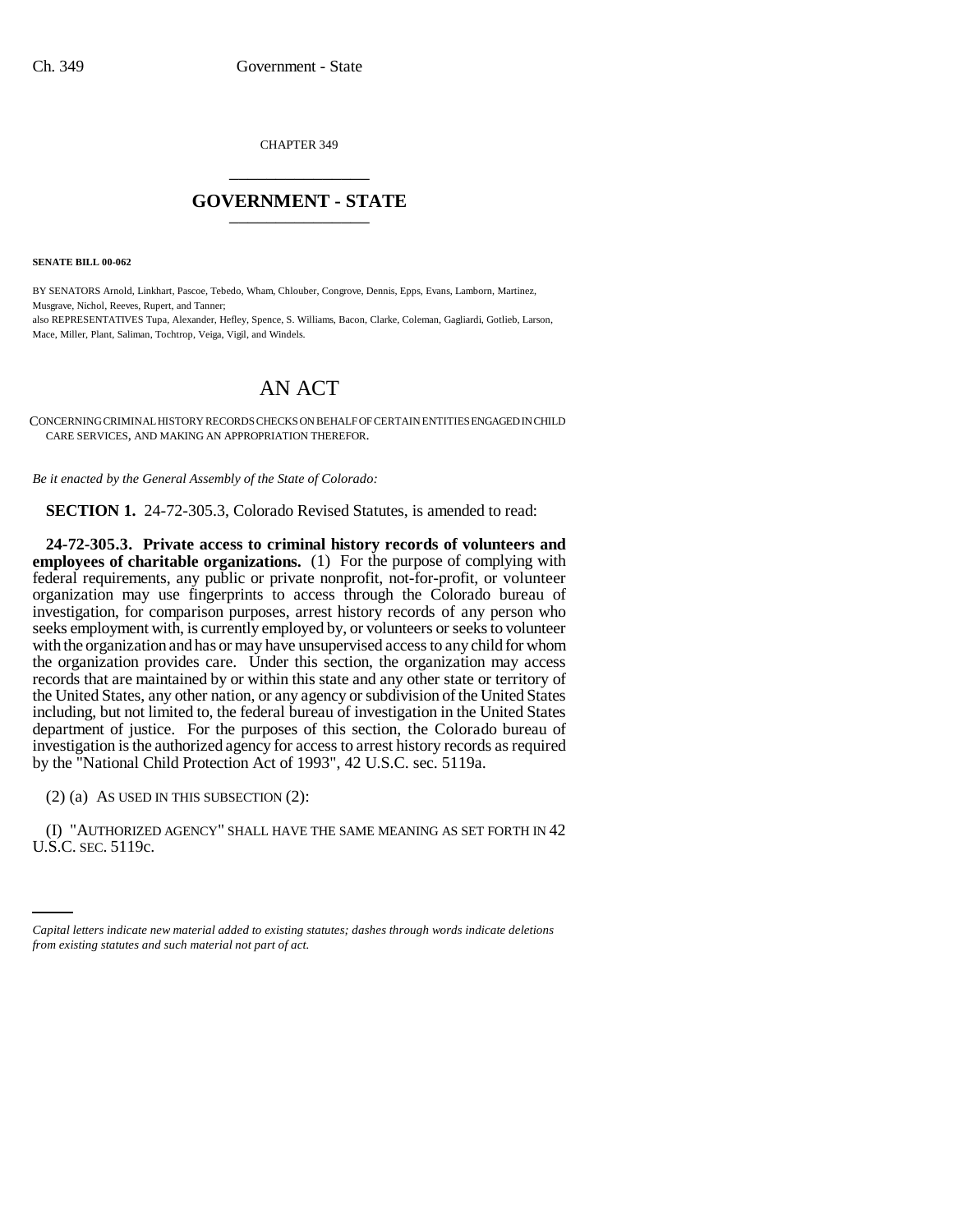(II) "BUREAU" MEANS THE COLORADO BUREAU OF INVESTIGATION CREATED IN SECTION 24-33.5-401.

(III) "CARE" MEANS THE PROVISION OF CARE, TREATMENT, EDUCATION, TRAINING, INSTRUCTION, SUPERVISION, OR RECREATION TO CHILDREN.

(IV) "CONVICTED" MEANS A CONVICTION BY A JURY OR BY A COURT AND SHALL ALSO INCLUDE A DEFERRED JUDGMENT AND SENTENCE AGREEMENT, A DEFERRED PROSECUTION AGREEMENT, A DEFERRED ADJUDICATION AGREEMENT, AN ADJUDICATION, AND A PLEA OF GUILTY OR NOLO CONTENDERE.

(V) "DEPARTMENT" MEANS THE DEPARTMENT OF HUMAN SERVICES CREATED IN SECTION 24-1-120.

(VI) "PROVIDER" SHALL HAVE THE SAME MEANING AS SET FORTH IN 42U.S.C. SEC. 5119c AND INCLUDES AN OWNER OF, AN EMPLOYEE OF, AN APPLICANT SEEKING EMPLOYMENT WITH, OR A VOLUNTEER WITH A QUALIFIED ENTITY.

(VII) "QUALIFIED ENTITY" MEANS A BUSINESS OR ORGANIZATION, WHETHER PUBLIC, PRIVATE, FOR-PROFIT, NOT-FOR-PROFIT, OR VOLUNTARY, THAT PROVIDES CHILD CARE OR CHILD CARE PLACEMENT SERVICES, INCLUDING A BUSINESS OR ORGANIZATION THAT LICENSES OR CERTIFIES OTHERS TO PROVIDE CHILD CARE OR CHILD CARE PLACEMENT SERVICES.

(b) FOR THE PURPOSE OF IMPLEMENTING THE PROVISIONS OF THE "VOLUNTEERS FOR CHILDREN ACT", CONTAINED IN PUBLIC LAW 105-251, AS AMENDED, ON AND AFTER JULY 1, 2000, EACH QUALIFIED ENTITY IN THE STATE MAY CONTACT AN AUTHORIZED AGENCY FOR THE PURPOSE OF DETERMINING WHETHER A PROVIDER HAS BEEN CONVICTED OF, OR IS UNDER PENDING INDICTMENT FOR, A CRIME THAT BEARS UPON THE PROVIDER'S FITNESS TO HAVE RESPONSIBILITY FOR THE SAFETY AND WELL-BEING OF CHILDREN. SUCH CRIMES SHALL INCLUDE, BUT NEED NOT BE LIMITED TO:

(I) FELONY CHILD ABUSE, AS SPECIFIED IN SECTION 18-6-401, C.R.S.;

(II) A CRIME OF VIOLENCE, AS DEFINED IN SECTION 16-11-309, C.R.S.;

(III) ANY FELONY OFFENSES INVOLVING UNLAWFUL SEXUAL BEHAVIOR, AS DEFINED IN SECTION 18-3-412.5, C.R.S.;

(IV) ANY FELONY, THE UNDERLYING FACTUAL BASIS OF WHICH HAS BEEN FOUND BY THE COURT ON THE RECORD TO INCLUDE AN ACT OF DOMESTIC VIOLENCE, AS DEFINED IN SECTION 18-6-800.3, C.R.S.;

(V) ANY FELONY OFFENSE IN ANY OTHER STATE, THE ELEMENTS OF WHICH ARE SUBSTANTIALLY SIMILAR TO THE ELEMENTS OF ANY ONE OF THE OFFENSES DESCRIBED IN SUBPARAGRAPHS (I) TO (IV) OF THIS PARAGRAPH (b).

(c) (I) FOR PURPOSES OF THIS SUBSECTION (2), THE BUREAU SHALL BE DESIGNATED AN AUTHORIZED AGENCY AND MAY PERMIT A LOCAL LAW ENFORCEMENT AGENCY TO SERVE AS AN AUTHORIZED AGENCY. THE EXECUTIVE DIRECTOR OF THE DEPARTMENT